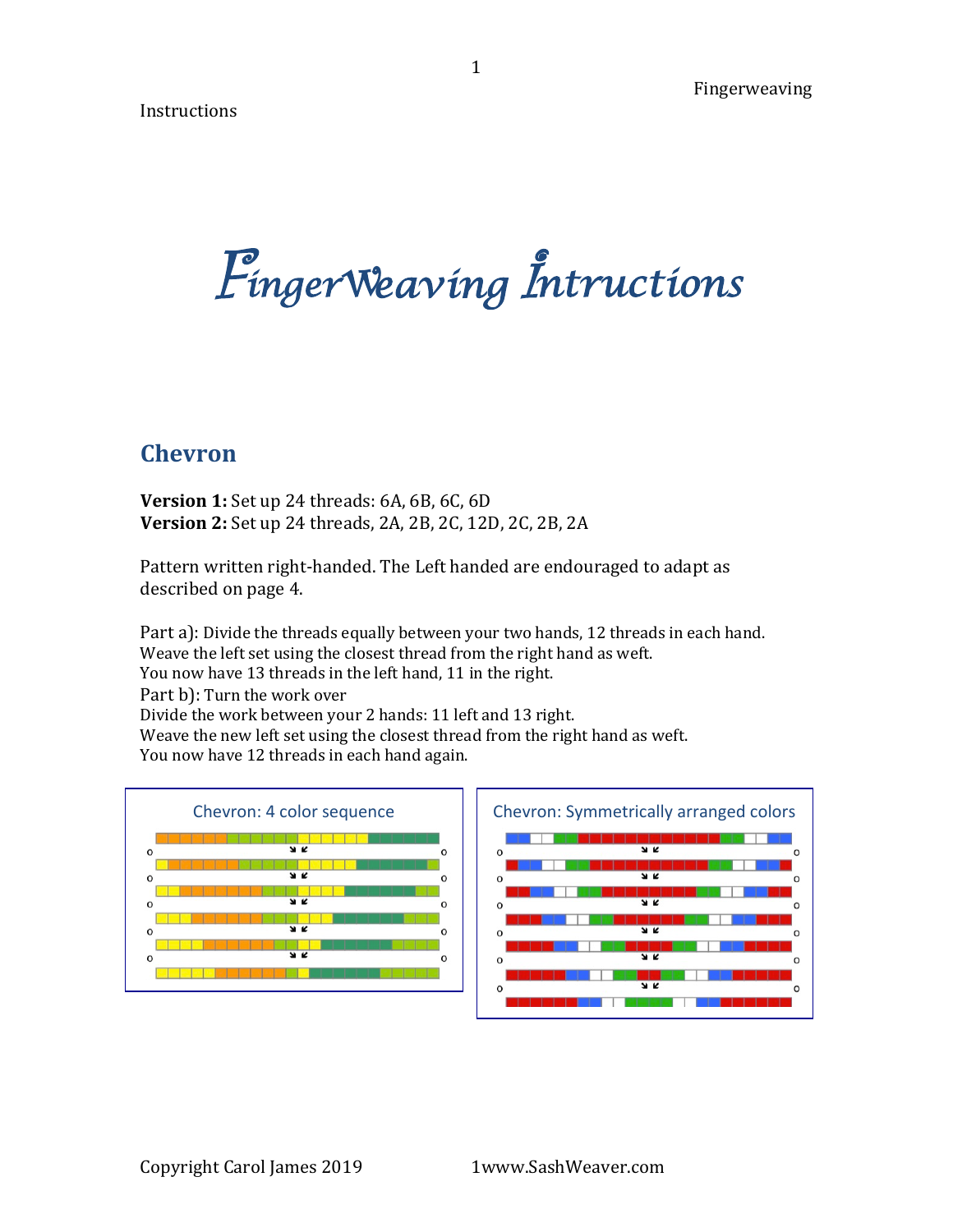#### **Instructions**

# **Cheat Sheet Cards**

#### If the thread at the right of your piece is a 'down' thread

then your Cheat Sheet card reads: 12-12 Select an "Up" thread for weft Start with a Pinch (pick up from the back) 11-13 Select a "Down" thread for weft Start with a Scissors (put down from the front)

#### **If the thread at the right of your piece** is an 'up' thread

then your Cheat Sheet card reads: 12-12 Select a "Down" thread for weft, Start with a Scissors (put down from the front) 11-13 Select an "Up" thread for weft, Start with a Pinch (pick up from the back)

### **Hint:**

If you are unsure which side you're on, the  $12-12$  side or the  $11-13$  side. here's how to tell:

If the colors are arranged symmetrically, you're ready to work a 12-12 row.

If they are not symmetrical, (one side has more of the edge color than the other side) then work an 11-13 row to even things up.

For the purpose of this hint, in Version 1, consider that colors A&D as the same color, and that B&C are likewise the same colors.